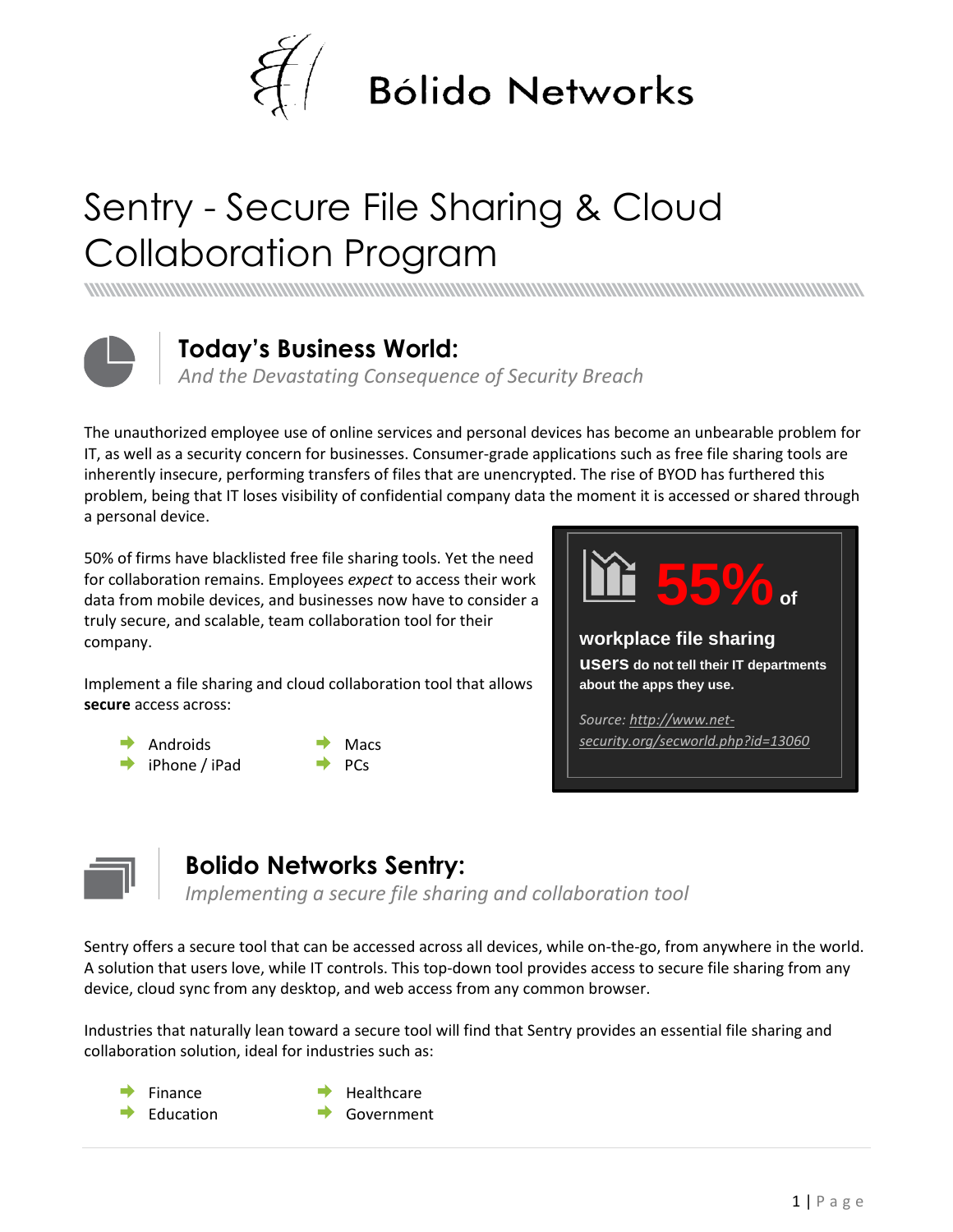



#### **Collaboration Features:**

*User access*

Ease-of-use is essential in user adoption for any file sharing and collaboration tool. Sentry features include:

- **Preview, edit files in the cloud**
- $\rightarrow$  Sync to multiple desktop folders
- $\rightarrow$  Mobile application
- $\rightarrow$  Global web access
- $\rightarrow$  Send secure links
- $\blacktriangleright$  Eliminate large file sharing via email
- $\rightarrow$  Upload unlimited versions

## **84% of Finance departments**

report using free file sharing.

*Source[: http://www.net](http://www.net-security.org/secworld.php?id=13060)[security.org/secworld.php?id=13060](http://www.net-security.org/secworld.php?id=13060)*

By making collaboration accessible to your entire organization, employees across departments – or around the world – are able to reduce the time to communicate an idea and complete a project.



#### **Administrative Features:**

*IT control*

It's your company. Control the file sharing and collaboration within it. Create and manage your company's cloud and give the IT department the ability to manage security consistently within the organization. Put IT managers in control of your data:

- **Create administrative reports**
- $\rightarrow$  Audit trail reporting
- $\rightarrow$  Device approval
- Device management
- SharePoint integration
- Active directory & LDAP integration
- $\rightarrow$  Set company-wide retention policies
- **→** Outbound API call integration
- $\rightarrow$  Add plug-ins
- $\rightarrow$  View file and user statistics

Empower IT to take control of who accesses a document or folder, who can share, and who can edit each file. Control access to the tools you use, permissions, and reporting.